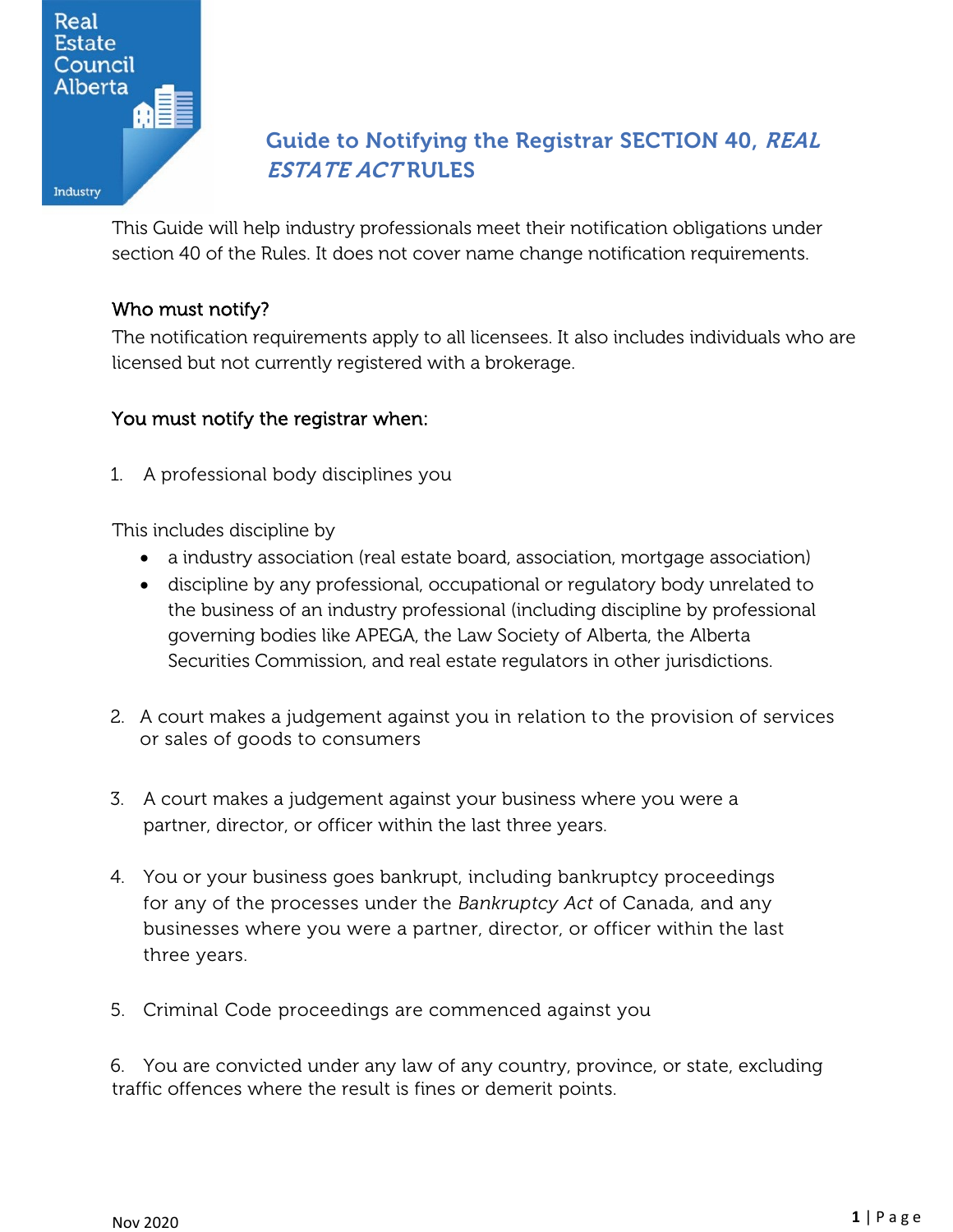## Notification requirements:

1. You must notify immediately after the event takes place

2. You must notify through your myRECA account using the Notify the Registrar button from your My Account tab. Fill in the required fields, complete the declaration page, and click 'Submit'.

- 3. You must submit additional information through your myRECA account. Follow the instructions after submitting your notification.
- 4. Your broker will receive a copy of your notification

If unsure if you need to notify the registrar, you should contact RECA immediately or provide notification anyways (there is no cost). Do not delay. If you do not immediately notify the registrar, it is a breach of the Rules.

### What happens next?

The registrar will review the information to determine whether your actions constitute possible conduct deserving of sanction, may place the public at risk, or may bring the industry into disrepute. The registrar may close the file and take no action or open an investigation.